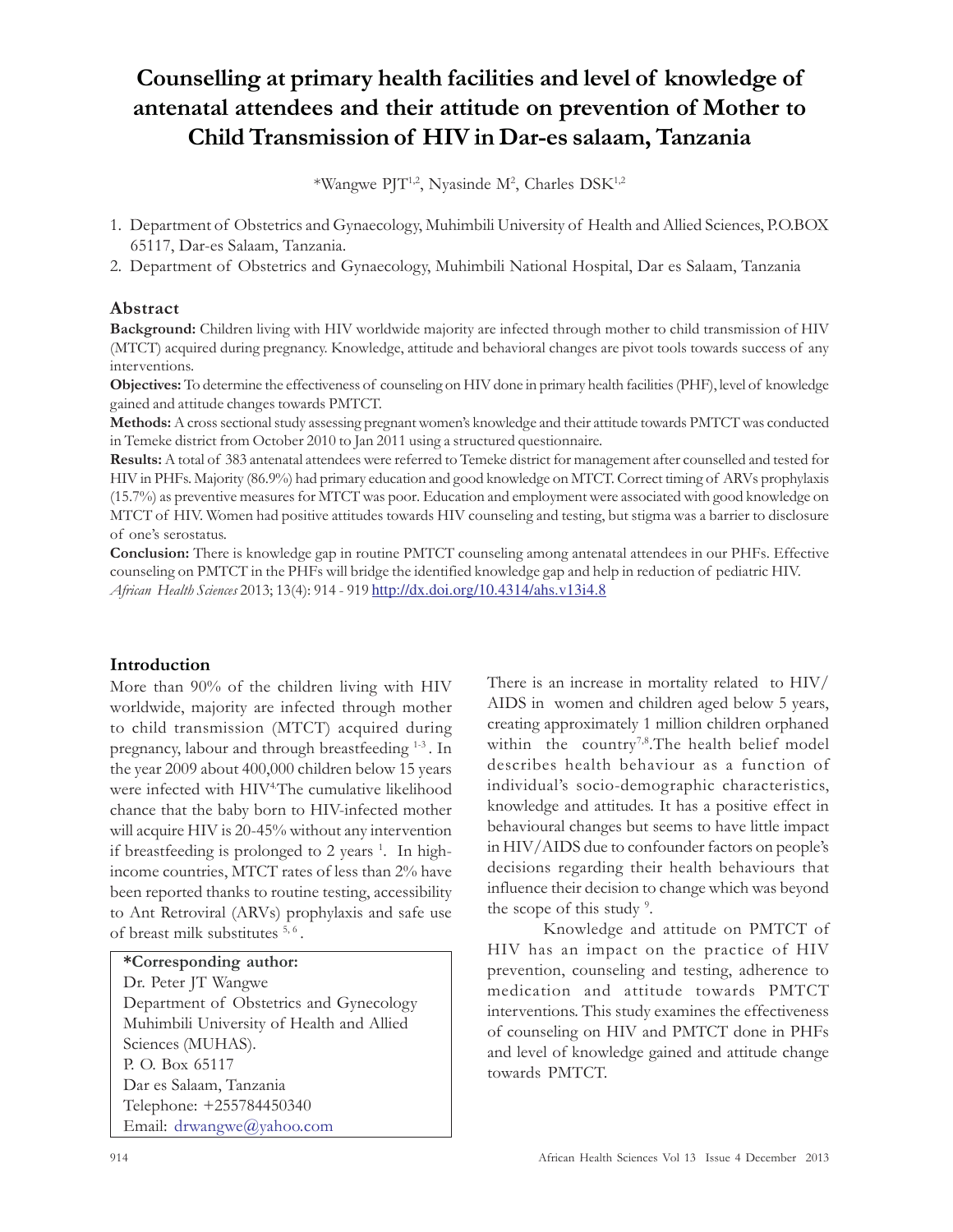#### Methods

A cross sectional study was conducted from October 2010 to Jan 2011 in Temeke district hospital, Dar es Salaam. Temeke district has 3 divisions and 24 wards covering an area of 656 square Kilometers. According to 2002 Census with an estimated annual population increase rate of 4.3% the population was projected to be 964,320. The district has a total of 109 PHFs which offer reproductive and child health (RCH) services including PMTCT which is provider initiated. The RCH clinic at the district Hospital is the first referral level which receives patients from PHF in the district. These clients has been counseled and tested for HIV in the PHFs and are referred for various reasons including investigations for CD4+ count, ARVs treatment and other obstetric complications.

During antenatal care a group pre-test education is given where information about HIV/ AIDS infection , HIV transmission and PMTCT, benefits of HIV testing for pregnant women, testing process and confidentiality, partner testing and disclosure, discordance couples, meaning and effects of results, safer sex and possibility of getting ARVs prophylaxis for those found HIV infected or antiretroviral therapy(ARTs) if eligible. Time is provided for discussion and questions. Thereafter in a private room HIV test is performed and individual post test counseling is given according to test result. For HIV negative client discussion is on partner testing, safer sex and risk reduction and retesting after 3 months, exclusive breast feeding up to 6 months then complementary feeding while continuing breast feeding for 2 years. In HIV infected individuals in addition to post test counseling, they are clinically staged and CD4 testing done to determine their eligibility for ARTs. Infant feeding counseling including replacement feeding if affordable, feasible, acceptable, sustainable and safe(AFASS) or exclusive breast feeding for 6 months if not AFASS and transit to complementary feeding up to 12 months is given. Counseling is also given on infant ARVs prophylaxis and HIV early infant diagnosis (HEID) according to the national PMTCT guidelines. Temeke RCH clinic has four offices; administration, registration, family planning and consultation. Clients rest in a waiting bay before entering in either of the above mentioned office.

#### Data collection

The Swahili questionnaire was used to collect information. This was translated from English to Swahili and then back to English. The questionnaire was pre-tested at Muhimbili National hospital clinics. An interview was conducted by research assistants, two nurse counselors and one medical officer. All referred antenatal attendees in Temeke hospital who had been counseled on PMTCT were eligible for the study. PMTCT counseling and testing was given to women who were not tested for HIV before but were not included in the analysis. Informed written consent was signed before the interview. The interview took about 20 minutes per client, and this was done after the client's consultation with the physician was over.

Knowledge was assessed using participant's responses. The five questions used had a total score of 14 points. Each correct response scored 1 and a wrong response scored zero. The basic knowledge on HIV transmission was assessed on: unsafe blood transfusion, sharing sharps with an infected person, MTCT and unprotected sexual intercourse. The risk factors on HIV transmission had a total score of 6 points –unprotected sexual intercourse with an infected person, multiple sexual partners, sexually transmitted infection and intravenous drug abuse. Preventive measures for HIV transmission scored 3 points – abstinence, being faithful to one sexual partner and condom use.

The responses were summed up and a total score was obtained for each respondent. The mean score was calculated and score was put in a scale of good, moderate and poor basic knowledge on HIV/ AIDS represented by more than10, 7-9 and less than 6 respectively.

A total of 26 points assessed respondents' knowledge on MTCT during pregnancy, delivery and breastfeeding. The scores were grouped into more than 20, 15-19 and less than 14 points indicating good, moderate and poor knowledge respectively.

Attitude was assessed by 8 questions which had a total score of 40 points. These were put on likert's scale and respondents were provided with statements indicating the extent to which they agree with those statements (strongly agree 5, agree 4, have no opinion 3, disagree 2 or strongly disagree 1). The responses were summed up and a total score was obtained for each respondent. The mean score was calculated and those who scored above the mean had a positive attitude whereas those who scored below the mean had a negative attitude towards PMTCT strategies. The score range was between 8 and 40.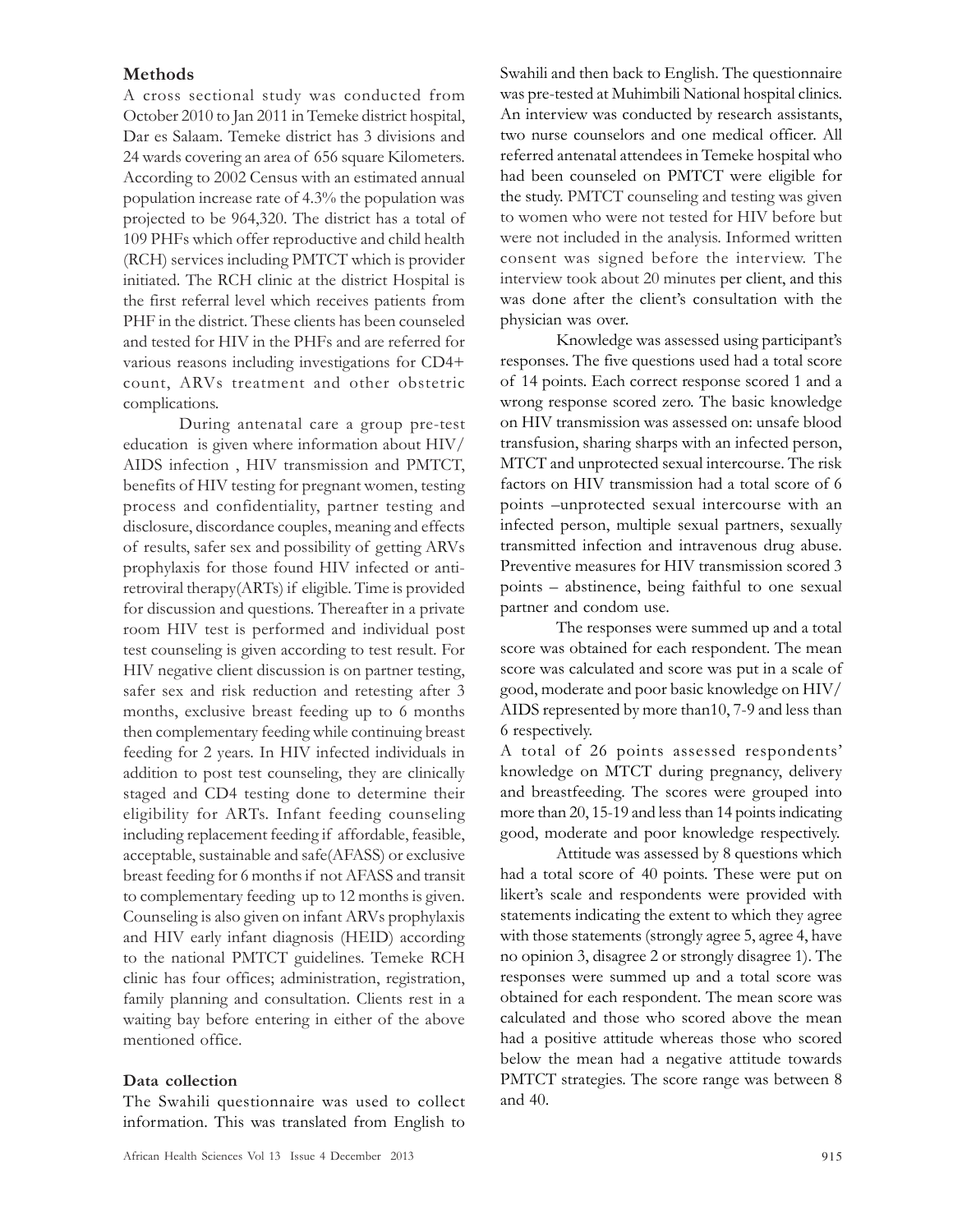Data were analyzed using SPSS version 17.0.The Chi-square test was used to measure the strength of associations between variables, a p-value of <0.05 was considered to be statistically significant.

#### Ethical issues

Ethical approval for this research was obtained from MUHAS Ethical Research Committee and the permission to conduct the study was obtained from Temeke District Medical Officer. All study participants provided informed consent prior to enrolment into the study.

# **Results**

During the study period a total of 383 pregnant women were referred to Temeke hospital RCH Clinic. Twenty three eligible pregnant women were excluded from the study because were in critical conditions and could not be interviewed. Three hundred and sixty (93.9 %) were interviewed and 9 were excluded from analysis because questionnaires had significant missing data.

# Table 1: Knowledge on PMTCT of HIV (n= 351)

| What are the ways of PMTCT?                       | Yes n $(\%)$ |
|---------------------------------------------------|--------------|
| ARV in pregnancy                                  | 280(79.8)    |
| Caesarian delivery                                | 44(12.5)     |
| ARV to the newborn                                | 150(42.7)    |
| I don't remember                                  | 42(12.0)     |
| Are there medications to reduce                   | 331(94.3)    |
| MTCT?                                             |              |
| When does all HIV positive pregnant women         |              |
| supposed to start ARV prophylaxis?                |              |
| First trimester                                   | 45(12.8)     |
| Second trimester                                  | 163(46.4)    |
| Third trimester                                   | 78(22.2)     |
| I don't remember                                  | 55(15.7)     |
| If a pregnant woman is infected with HIV          |              |
| Can MTCT occur?                                   | 338(96.3)    |
| When does MTCT occur?                             |              |
| Pregnancy                                         | 172 (49.0)   |
| Vaginal delivery                                  | 299(85.2)    |
| Breastfeeding                                     | 313(89.2)    |
| Breastfeeding(BF) knowledge on the risks that     |              |
| increase MTCT                                     |              |
| BF as the mother wishes                           | 5(1.4)       |
| BF for 6m exclusively                             | 345(98.3)    |
| Infant formula /cow's milk                        | 151(43.0)    |
| were multiple responses in some of the<br>* There |              |
| questions                                         |              |

## Table 2: Association between socio demographic characteristics and level of knowledge on MTCT

| Sociodemographic              |            | Knowledge level |            |           |
|-------------------------------|------------|-----------------|------------|-----------|
| characteristics               | Good       | Moderate        | Poor       | p value   |
|                               | $(N, \% )$ | $(N, \% )$      | $(N, \% )$ |           |
| Age(yrs)                      |            |                 |            | $P=0.009$ |
| $<$ 19yrs                     | 6(11.8)    | 19(37.3)        | 26(51.0)   |           |
| $20 - 34$                     | 35(14.0)   | 132(52.8)       | 83(33.2)   |           |
| $>35+$                        | 14(28.0)   | 24(48.0)        | 12(24.0)   |           |
| <b>Education Level</b>        |            |                 |            | $P=0.000$ |
| No formal education           | 0(0.0)     | 2(18.2)         | 9(81.8)    |           |
| Primary education             | 40(13.1)   | 158(51.8)       | 107(35.1)  |           |
| Secondary education           | 15(42.9)   | 15(42.9)        | 5(14.3)    |           |
| <b>Current marital Status</b> |            |                 |            | $P=0.027$ |
| Single                        | 11(11.6)   | 38(40.0)        | 46(48.4)   |           |
| Married                       | 42(17.8)   | 127(51.3)       | 73(30.9)   |           |
| Divorced/widow                | 2(20.0)    | 10(70.0)        | 2(10.0)    |           |
| Occupation                    |            |                 |            |           |
| Employed                      | 12(46.2)   | 10(38.5)        | 4(15.4)    |           |
| <b>Bussiness</b>              | 16(13.0)   | 66(53.7)        | 41(33.3)   |           |
| Housewife                     | 25(14.0)   | 92(53.4)        | 61(34.3)   |           |
| Informal employment $2(8.3)$  |            | 7(29.2)         | 15(62.5)   | $P=0.000$ |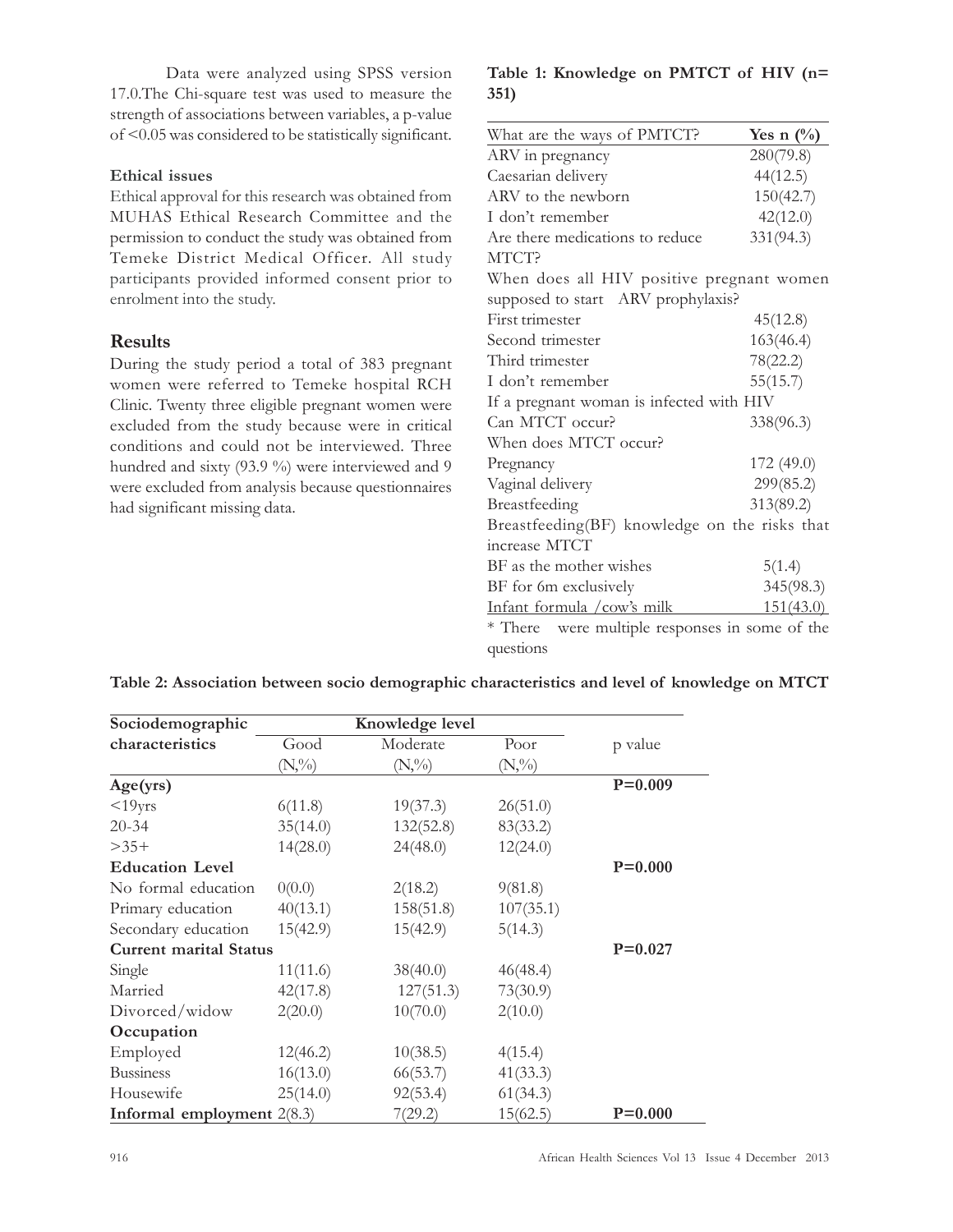| <b>Statement</b>                                                           | Response        |                           |                      |
|----------------------------------------------------------------------------|-----------------|---------------------------|----------------------|
|                                                                            | Agree<br>(N, %) | <b>Disagree</b><br>(N, %) | No opinion<br>(N, %) |
| Do you think it is important that every pregnant woman                     | 349 (99.4)      | 2(0.6)                    | 0(0)                 |
| gets tested for HIV?                                                       |                 |                           |                      |
| Once you are HIV positive, you should not get pregnant.                    | 206(58.7)       | 118 (33.6)                | 27(7.7)              |
| Using protective gears for safe sex (condoms) during                       | 166 (47.3)      | 101(28.8)                 | 84 (23.9)            |
| pregnancy/ BF reduces MTCT.                                                |                 |                           |                      |
| Some women BF beyond 6m due to fear of stigma.                             | 301 (85.8)      | 46(13.1)                  | 4(1.1)               |
| Some women BF beyond 6m due to fear of disclosure                          | 339(96.6)       | 3(0.8)                    | 9(2.6)               |
| Some women BF beyond 6m due to lack of education                           | 291 (82.9)      | 20(5.7)                   | 39(11.1)             |
| *I think my family will support me on the choice of feeding the baby(HIV+) |                 |                           | 56 (48.7)            |
| 58 (51.3)                                                                  | $0(0\%)$        |                           |                      |
| Do you support National PMTCT interventions?                               | 351(100)        | $0(0\%)$                  | $0(0\%)$             |

### Table 3: Participants responses on attitude questions  $(n = 351)$

\*Includes only HIV positive respondents.

## Discussion

Effective implementation of any intervention depends on knowlege and attitudes of the targeted population . PMTCT of HIV has the potential to eliminate pediatric HIV in sub Saharan Africa, the area with high burden of HIV/AIDS worldwide. The study found that 20 % and 62% of respondents who received counselling on PMTCT had good to moderate basic knowledge about HIV/AIDS. Antenatal counselling for HIV is routinely conducted in most of the Sub Saharan countries including Tanzania.Due to dynamic changes of HIV knowledge and in particular PMTCT, this finding was satisfactory compared to the study done in Northern Tanzania, Ethiopia and in Nigeria<sup>10-12</sup> where the level of knowledge was found to be high.

Majority of the respondents 96.3% were aware of the possibility of an infected pregnant woman transmitting infection to her unborn child. Breastfeeding ranked high followed by intrapartum and prenatal period on timing at which MTCT is most likely to occurs.This finding is not contrary to the finding in other studies done worldwide 1,2,13,14.The respondents perceived exclusive breastfeeding for six months to be the leading cause of MTCT. This misinformation is likely to discourage mothers not to breast feed their babies in poor resource countries where breastfeeding is important for child survival<sup>13-15</sup> .WHO and local guidelines for PMTCT recommends exclusive breastfeeding for 6 months, which has been found to reduce infant mortality rate<sup>1,16,17</sup>. Counseling during antenatal care should emphasize the importance of exclusive breast feeding where formula feeding is not affordable .This study was done in peri-urban area where access to information and sensitization on HIV/AIDS through public and private media is accessible as well as routine counseling and testing during antenatal care.It is therefore difficult to conclude that the acquired knowledge was as a result of counselling done in the PHFs.

About half of the respondents were knowledgeable that MTCT may occur during pregnancy, this is similar to the finding in rural Nigeria where more than half of the pregnant women recognized pregnancy as the time during which MTCT occurs 12 . ARVs prophylaxis is a known preventive measures during pregnancy as well as during the infancy period. In order to get a generation which is free of HIV then specific strategies should be employed to ensure effective ARV coverage to the infants by bridging the knowledge gap among antenatal attendees shown in this study.

Timing of giving ARVs to HIV positive mothers for PMTCT was poor where 15.7% respondents did not know when to start prophylaxis. The current PMTCT guidelines<sup>16,17</sup> emphasise the need for pregnant women to attend antenatal care in the first trimester and start ARVs prophylaxis when need arise.

High level of education, occupation and age were found to be significantly associated with high level of knowledge and positive attitude towards MTCT as it has been documented in other studies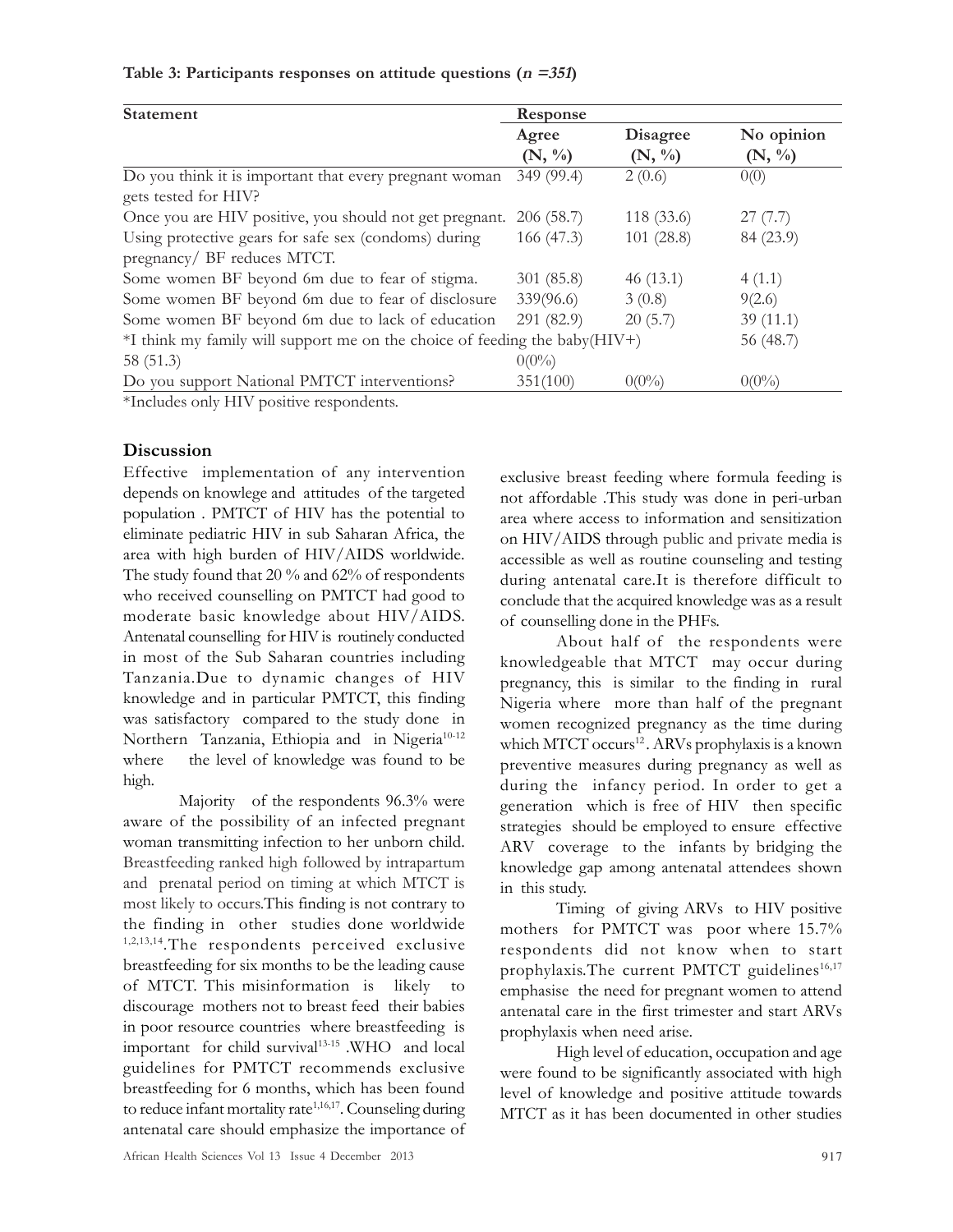11,12,18,19. Marital status proved not to have any relationship with level of knowledge on PMTCT.

Being HIV positive was found to have an increase in the knowledge twice as much compared to HIV negative. Being HIV positive raises concerns about one's health and that of the unborn child. During post test counseling HIV positive pregnant women are given additional information on ARVs prophylaxis/treatment, counseling for infant feeding options, disclosure and partner testing and this call for more time a counselor spend with the client.

Majority of the respondents felt that it was important for pregnant women to be tested for HIV as this will help them to take protective actions against infecting their newborn<sup>6, 20, 21</sup>. Thirty three percent of the pregnant women responded that an HIV infected woman can get pregnant and have children. This shows that pregnant women are aware about available different strategies which are in place to ensure that HIV infected women can get children which are not infected thus preserving and enjoying fertility and reproduction as basic human rights<sup>22</sup>.

The knowledge on preventing oneself from acquiring HIV infection during pregnancy and breastfeeding (condom use) was low. This is similar to a study done by Leshabari et al which showed that 40% of the nursing women reported to practice safer sex<sup>23</sup>. Stigma and fear of disclosing result was mentioned to be barriers to implement the recommended period of exclusive breastfeeding and chosen mode of infant feeding.

The knowledge assessment in this study was done using closed ended questionnaire; this limited the participants from giving their view. Our study did not explore the time interval from counselling and testing to the time when the study was done which is important to reduce knowledge by recall bias. We also acknowledge the limitation that the study did not differentiate the knowledge level between the newly diagnosed HIV and those who are known HIV in treatment. Thus, the relatively high level of basic knowledge in our findings may be contributed by the study area (peri-urban) where access to information and sensitization on HIV/AIDS through public and private media is easily accessible.It is therefore difficult to conclude that the acquired knowledge was as a result of counselling done in the PHFs.

# Conclusion

There is a knowledge gap among women attending ANC clinics on PMTCT of HIV in the PHFs in Tanzania. The knowledge on the important aspects of MTCT and its prevention was found to be inadequate according to this study. Knowledge on when transmission of mother to child of HIV occurs was adequate but the knowledge on preventive measures and timing of ARVs prophylaxis was unsatisfactory. This has an implication on reducing the pediatric HIV burden in the country. Women had positive attitude towards PMTCT interventions but probably the quality of counseling need to be reviewed and improved. This could be achieved through qualitative research.

# Acknowledgments

The authors are grateful for the work done by research assistants who assisted in data collection, pregnant mothers who spared their time to participate in the study, and last but not least the administration from Temeke hospital.

# References

- 1. De Cock KM, Fowler MG, Mercier E, de Vincenzi I, Saba J, Hoff E, Alnwick DJ, Rogers M,Shaffer N. Prevention of mother-to-child HIV transmission in resource-poor countries: translating research into policy and practice. JAMA, 2000; 283:1175-1182.
- 2. Report on the global AIDS epidemic. UNAIDS 2008
- 3. Dabis F. "Rate of Mother to Child Transmission of HIV 1 in Africa, America and Europe, results from perinatal studies". J. Acquired Immune Deficiency Syndrome; 1995; 8(5); 34-38.
- 4. Report on global AIDS epidemic. UNAIDS 2010
- 5. Townsend CL, Cortina-Borja M, Peckham CS, de Ruiter A, Lyall H, Tookey PA. Low rates of mother-to-child transmission of HIV following effective pregnancy interventions in the United Kingdom and Ireland, 2000-2006. AIDS. 2008; 22:973-981.
- 6. Newell ML. Current issues in the prevention of mother-to-child transmission of HIV-1 infection. Trans R Soc Trop Med Hyg, 2006; 100:1-5.
- 7. Tanzania National PMTCT guidelines. Ministry of Health and Social Welfare 2007